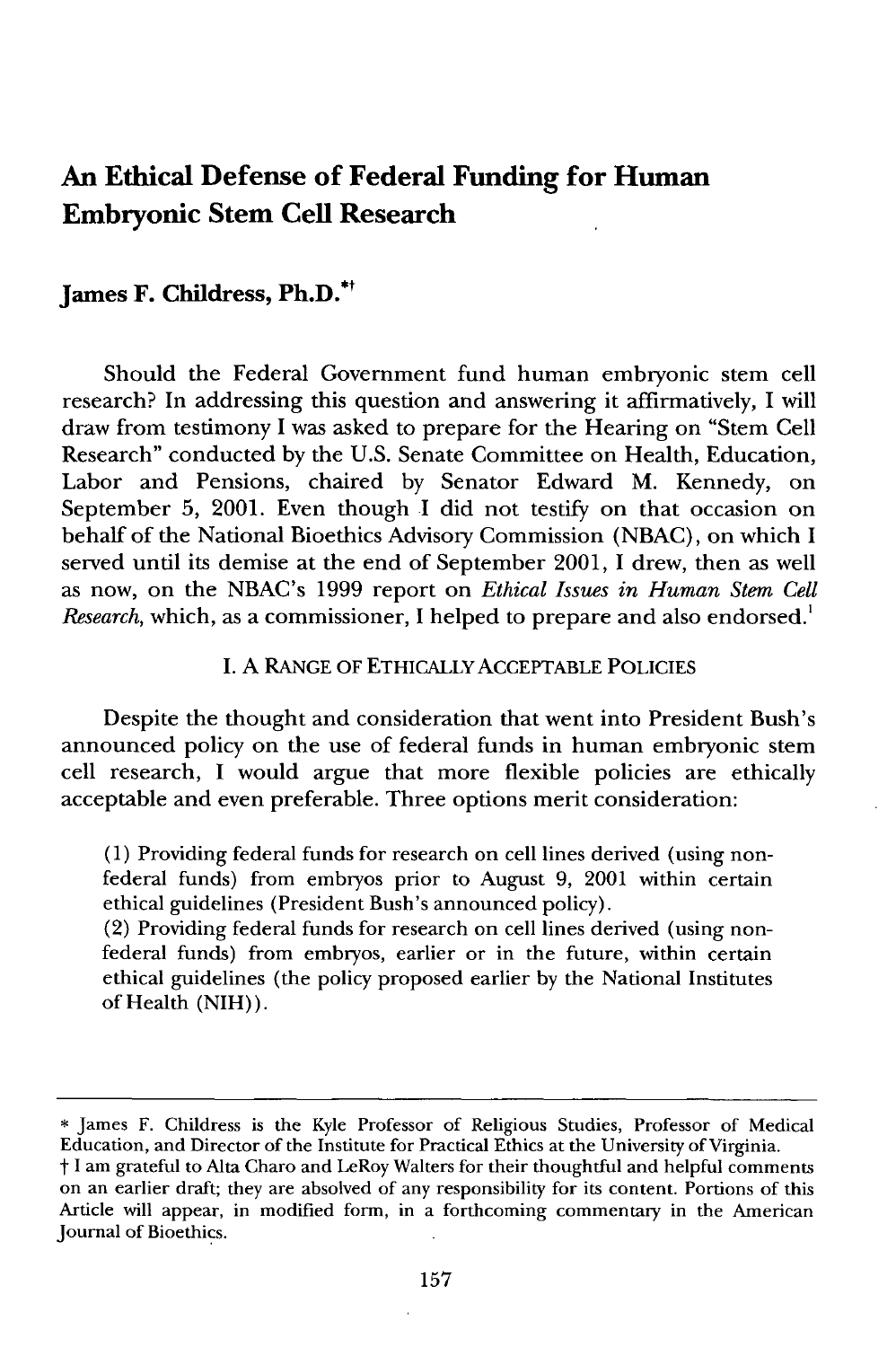(3) Providing federal funds for both the derivation of, and research on, cell lines derived from embryos within certain ethical guidelines (NBAC's recommendation).

President Bush's announced policy (option 1) suggests that it is ethically acceptable to use federal funds for research on stem cell lines that were derived, using non-federal funds, prior to his announcement on August 9, if the derivation also met certain ethical requirements, including the informed consent of donors of embryos created solely for reproductive purposes and the absence of financial inducements.<sup>2</sup> If policy option 1 is ethically acceptable-as I believe it is-then it should also be ethically acceptable to do the same thing prospectively (policy option 2). That is, it should be ethically acceptable to provide federal funds for research on stem cell lines derived in the future, after August 9 as well as before, with non-federal funds and within the same ethical guidelines. This prospective policy would offer greater-and needed-flexibility for the short-term and long-term future. And it would be ethically preferable because it would increase the possibilities for important research, without violating relevant ethical standards.

President Bush's statement noted that the first policy (option 1), which includes about sixty stem cell lines (about which there is considerable scientific uncertainty and controversy<sup>4</sup>), "allows us to explore the promise and potential of stem cell research without crossing a fundamental moral line by providing taxpayer funding that would sanction or encourage further destruction of human embryos that have at least the potential for life."<sup>5</sup> However, I believe that ethically we can provide federal tax funds for research on stem cells derived after as well as before August 9, using non-federal funds, and that this can be accomplished without sanctioning or encouraging further destruction of human embryos. To do so, we must establish effective ethical safeguards. Those safeguards should ensure, to the greatest extent possible, the couple's voluntary and informed decision to destroy their embryos-rather than use them or donate them to another couple-and their voluntary and informed decision to donate them for research. Each decision should be free of financial inducement. In view of the couple's decision to destroy the embryos, the research would only determine *how* the destruction occurs, not *whether* it will occur; as matters stand in most jurisdictions, couples may determine how to dispose of their embryos.

It is possible to go further than either of these first two policies and recommend, as the NBAC did, a third option-the provision of federal funds for both the derivation of stem cells from embryos and research on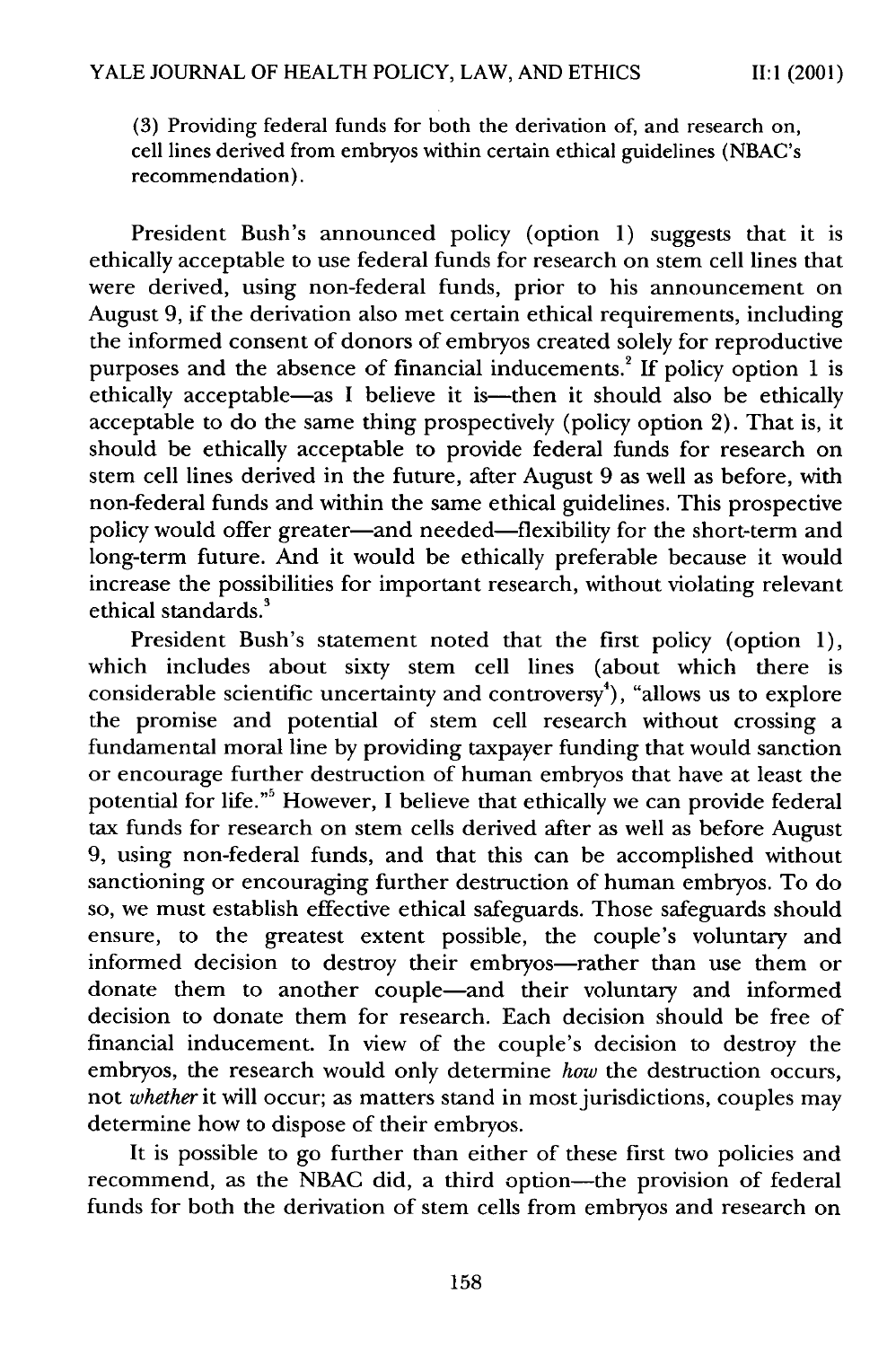those cell lines, again in accord with ethical requirements. One argument for this option is that a strict separation between derivation and use would adversely affect the development of scientific knowledge. For instance, the methods for deriving embryonic stem cells may affect their properties, and scientists may increase their understanding of the nature of such cells in the process of deriving them. $^6$ 

In short, I see no ethical reason for limiting federal funding to research with cell lines derived by some arbitrary date, as long as we can ensure that future derivation, with non-federal funds (option 2) or federal funds (option 3), also respects the same moral limits. Indeed, our collective moral duty to alleviate human suffering and reduce the number of premature deaths provides a strong ethical reason to support this research, within moral limits.

## II. RESPECT FOR THE EMBRYO

There is widespread agreement, as the NBAC observed, that "human embryos deserve respect as a form of human life," but at the same time, sharp disagreements exist "regarding both what form such respect should take and what level of protection is required at different stages of embryonic development." $^7$  At the very least this "respect" implies that:

- Early embryos should not be used unless they are necessary for research;
- **"** embryos remaining after in vitro fertilization (IVF), as well as cadaveric fetal tissue, should not be bought or sold; and
- alternative sources of stem cells should simultaneously be explored.

Indeed, given the promise of this research, and the uncertainty about which stem cells might be adequate and which might be superior for various purposes, research on stem cells derived from. different sources should be eligible for federal funding. The goal of realizing the therapeutic promise of stem cell research is ethically significant. It is also ethically important to treat the different sources of stem cells with appropriate respect.

One interpretation of appropriate respect for early embryos would rule out their deliberate creation in order to use them in research. I supported the NBAC's recommendation that, at this time, federal agencies should not fund research involving the derivation or use of embryonic stem cells from embryos made solely for research purposes, whether they were made by IVF or by somatic cell nuclear transfer into oocytes. However, in this area, it is ethically dangerous to say "never," and the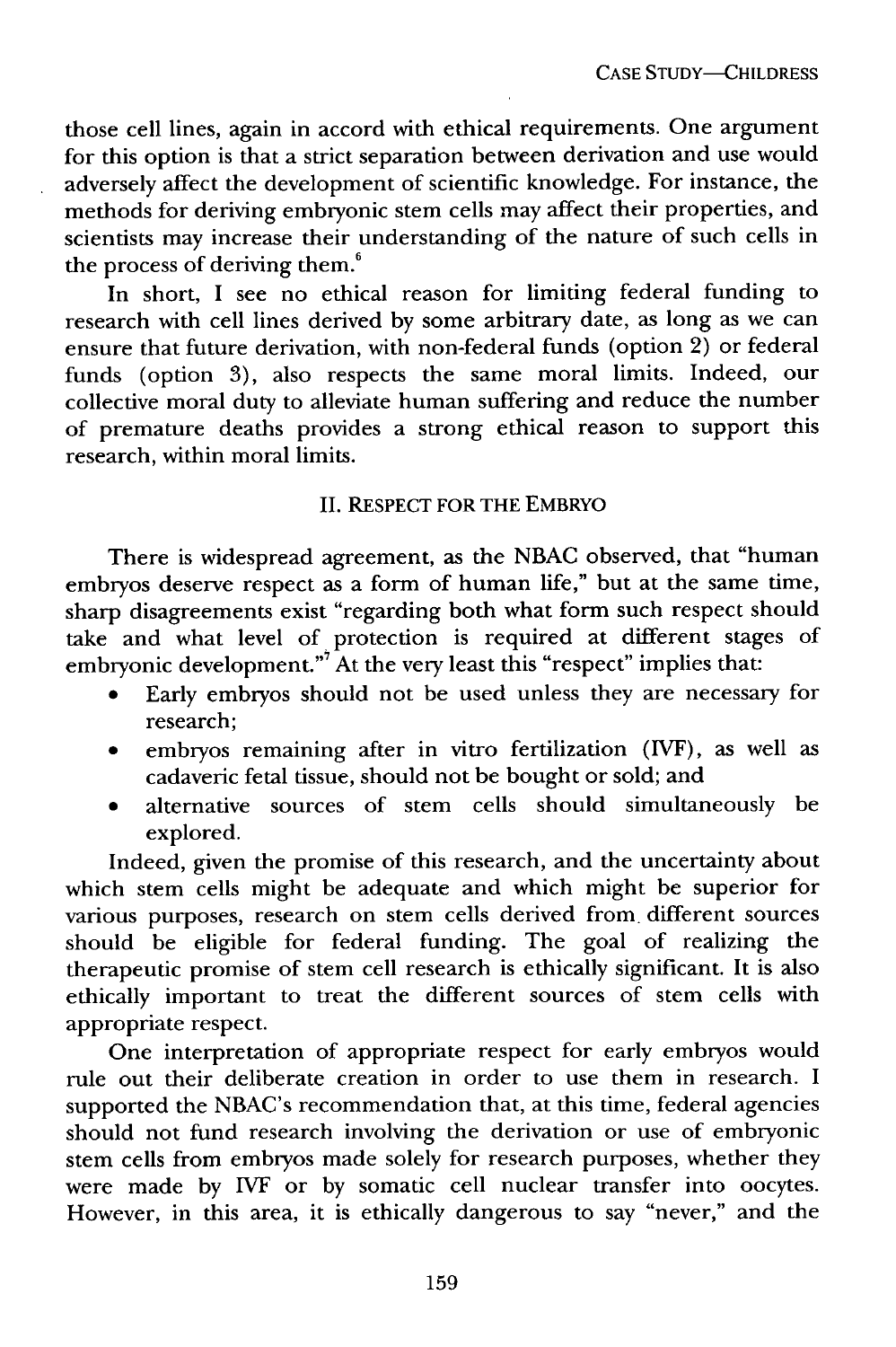Senate should not accept the House ban on so-called "therapeutic cloning" (in contrast to "reproductive cloning"). For now, it appears to be possible to develop enough cell lines without creating more embryos, and there appears to be no need for nuclear transfer unless and until therapy is possible. But if therapy becomes possible, matched tissue may be needed. And it may then be necessary to revisit the question about so-called therapeutic cloning," which at the present is really experimental research " rather than therapeutic.

#### III. DIvERsITY OF RELIGIOUS AND SECULAR VIEWS

Views about appropriate respect for the embryo hinge on convictions about the embryo's moral status. As a specialist in religious ethics, I have been fascinated by the diverse religious views on human embryonic stem cell research, both across traditions and within traditions. On May 7, 1999 the NBAC convened a meeting at Georgetown University to hear presentations on religious perspectives relating to human stem cell research. Eleven scholars in Roman Catholic, Jewish, Eastern Orthodox, Islamic, and Protestant traditions presented formal testimony that day, and two others made statements in the public comment period. Their statements, as well as later statements of other traditions (e.g., the Mormon tradition), reveal significantly different perspectives on the ethical acceptability of research on unimplanted human embryos. Even when similarly opposed to abortion, different religious positions may reach divergent moral conclusions about human embryonic stem cell research. Their different conclusions follow, in part, from different premises about the moral status of the early embryo existing outside a woman's womb.

Although Roman Catholicism officially opposes human embryonic stem cell research, some Roman Catholic moral theologians endorse it. A number of Jewish thinkers hold that the extracorporeal embryo, in the petri dish or cryopreserved, does not have standing in Jewish law and that it is justifiable to go forward with embryonic stem cell research. Protestants represent a wide range of views, as could be expected in view of the more than two hundred denominations in the United States that are identified as Protestant. Some Muslim thinkers also accept embryonic stem cell research.<sup>9</sup>

An interesting case in point is the Church of Jesus Christ of the Latter Day Saints (Mormons), which generally joins the Roman Catholic Church in strong opposition to abortion, but which has officially stated its neutrality on embryonic stem cell research, an area that it says "merits cautious scrutiny."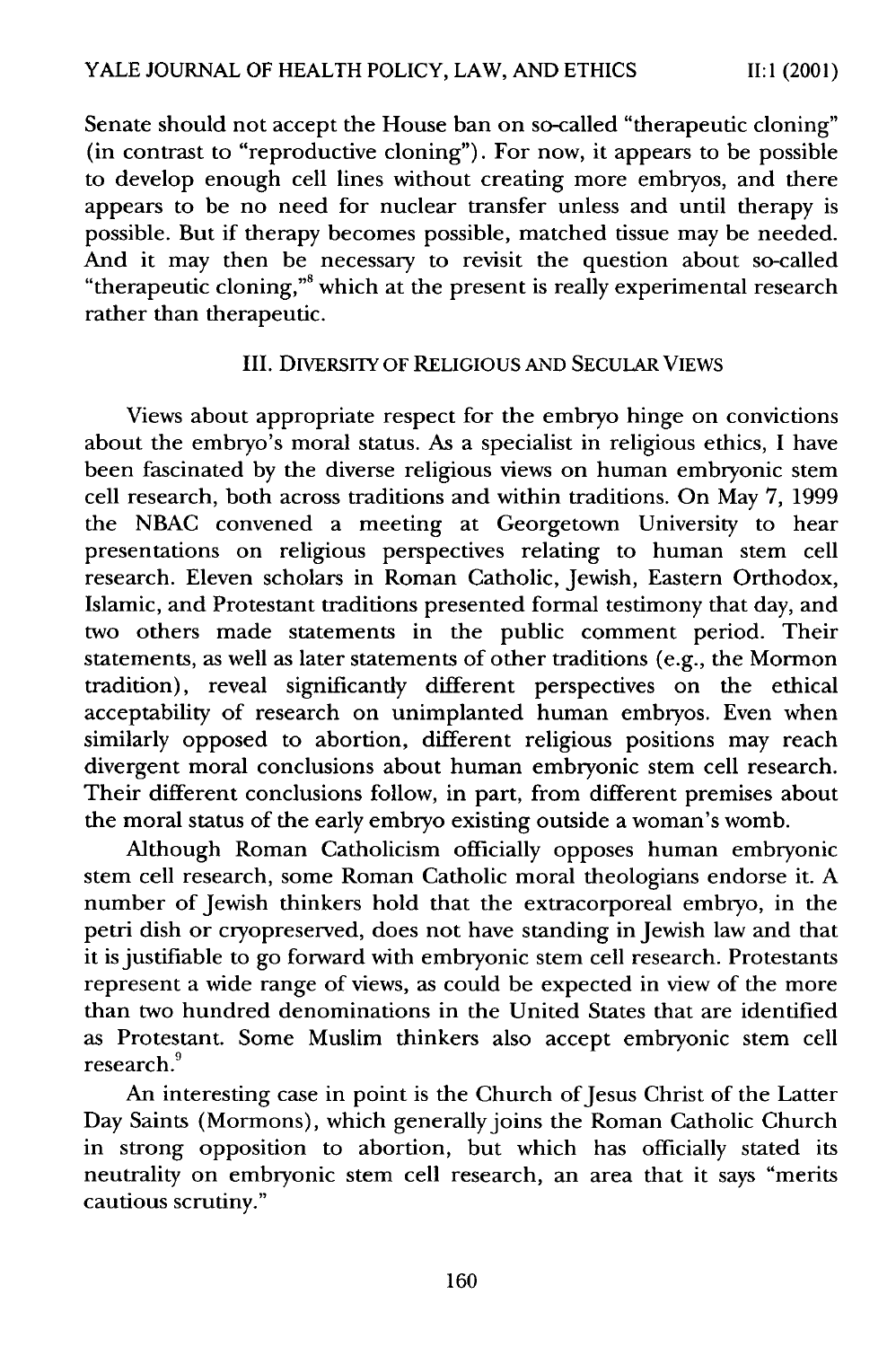The proclaimed potential to provide cures or treatments for many serious diseases needs careful and continuing study by conscientious, qualified investigators. As with any emerging new technology, there are concerns that must be addressed. Scientific and religious viewpoints both demand that strict moral and ethical guidelines be followed.'

The five Mormon senators support federal funding for embryonic stem cell research, without compromising their "pro-life" stance. The Mormon tradition does not rest its opposition to abortion on a declaration about when human life begins—it views abortion as similar to homicide. It holds that each person existed as a spirit child of God prior to receiving a physical body on earth. Thus, in what is a two-step process of creation spirit and flesh-the union of spirit and body marks the beginning of life on earth. In this context, stem cells may be comparable to the "dust of the earth," essential to human life but not human life itself.<sup>11</sup>

In brief, no consensus exists among religious traditions-or secular moral traditions-about the moral status of the extracorporeal embryo. This diversity sets the context for an ethical assessment of public policy toward human embryonic stem cell research. An ethical public policy in our pluralistic society has to respect diverse fundamental beliefs. And yet it must not be held hostage to any single view of embryonic life.

## IV. STEM CELL LINES DERIVED FROM ABORTED FETUSES

Another possible source of stem cells-human embryonic germ cells from aborted fetuses—has received scant attention recently.<sup>12</sup> However, precedent exists in U.S. policies for providing federal funds to support research on cell lines derived from aborted fetuses. This precedent appears in the framework developed for the use of cadaveric fetal tissue in transplantation research.<sup>13</sup> This framework seeks to separate as much as possible a pregnant woman's decision to abort from her decision to donate fetal tissue for research. The rationale for this separation is to avoid any possibility, however slight, that the opportunity to donate fetal tissue in federally funded research could provide an additional incentive for a woman to have an abortion.

Several "ethical safeguards" were erected in order to prevent the use of fetal tissue in federally funded transplantation research from encouraging abortions. For example, these safeguards separate the consent process for abortion from the consent process for the donation of fetal tissue for research, and prohibit the donor of fetal tissue from designating the recipient of the transplant. These ethical guidelines, which appear to have been effective in human fetal tissue transplantation research, should now

161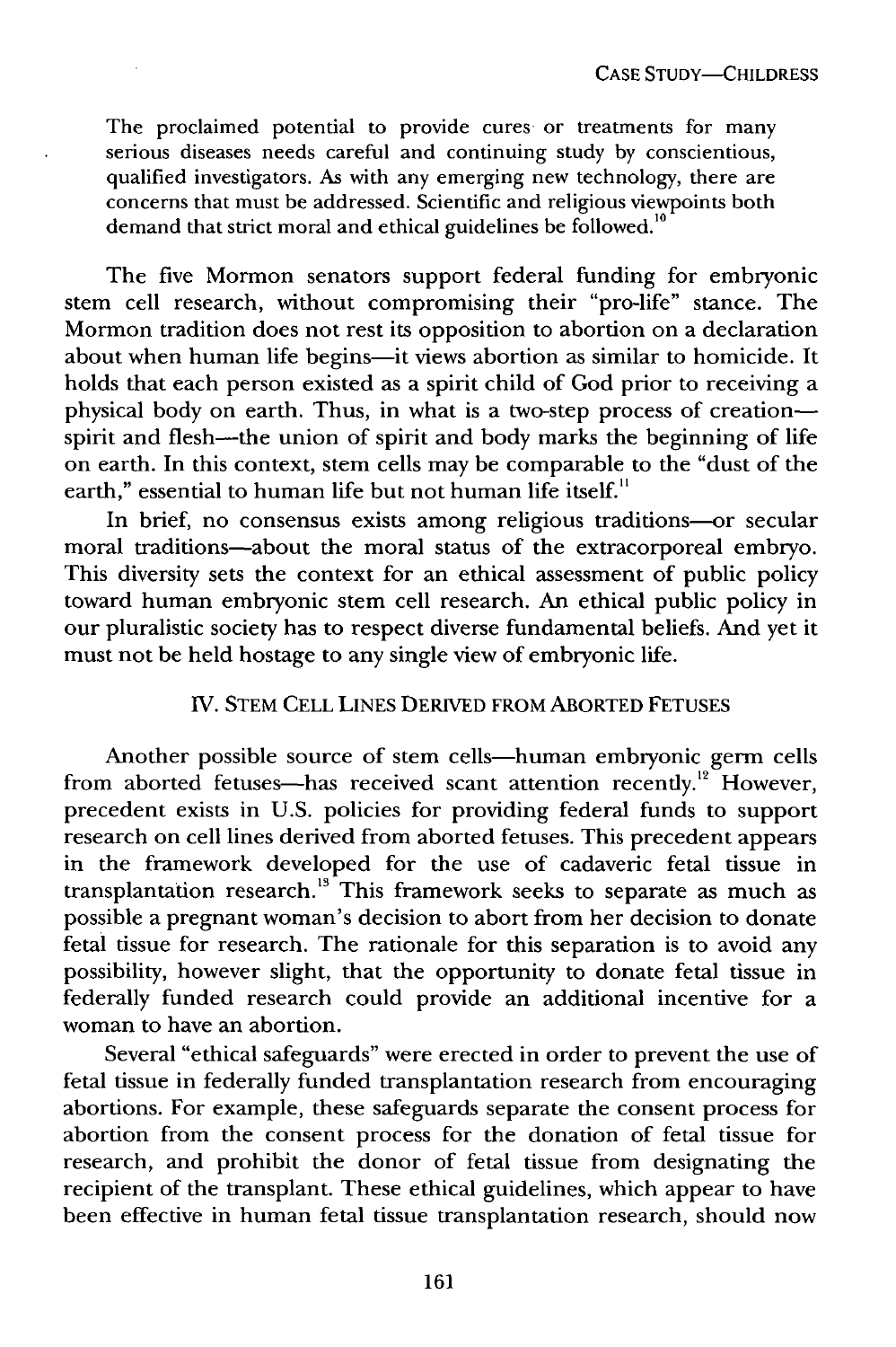be extended to stem cell research as well, as the NBAC has recommended and the NIH has proposed.<sup>14</sup> Even if at this juncture embryonic stem cells appear to be more promising than embryonic germ cells, derived from aborted fetuses, it would be appropriate to ensure that the current guidelines for the use of fetal tissue in federally funded research adequately cover research on embryonic germ cell lines. However, in the absence of a strongly felt need to use germ cells from aborted fetuses, the political reluctance to get embroiled in abortion wars may prevent such an action.

## V. ANOTHER APPROACH TO **PUBLIC** POLICY-THE U.K. EXPERIENCE

The United Kingdom has responded quite differently than the United States to human embryonic stem cell research, including so-called "therapeutic cloning." Following the 1984 Warnock Committee report, the British government implemented most of that Committee's recommendations in the 1990 Human Fertilisation and Embryology Act, which, among other things, established the Human Fertilisation and Embryology Authority (HFEA).<sup>15</sup> Over the last decade, the HFEA, currently chaired by Ruth Deech, has had authority over IVF, in policy and in practice. The HFEA also licenses and monitors all human embryo research in the United Kingdom, whatever the source of funding. In addition, it approves, in limited circumstances, the creation of embryos for research purposes. More than 53,000 embryos have been used in research, while  $118$  have been created specifically for research.<sup>16</sup> In January 2001, following vigorous public debate, the British Parliament approved regulations to enlarge the range of acceptable goals for human embryo research and also to permit the creation of embryos for research by nuclear transfer ("therapeutic cloning")."

In the United Kingdom, then, years prior to the recent debate about stem cell research, several substantive and procedural standards were established for embryo research, including the creation of embryos for research. Furthermore, the public appears to have considerable confidence in that framework, based on a decade's experience. As a result, the acceptance of "therapeutic cloning" required only an extension of the existing framework, rather than the invention of a new one.

The U.K's strict regulation of reproductive technologies and authorization, but also tight control over, embryo research appears to have created a context for a positive response to the possibilities of human stem cell research.<sup>18</sup> By contrast, in the United States, regulation of reproductive technologies and fertility clinics, which is under the control of the states, is, at best, limited and uneven, and the federal government has not allowed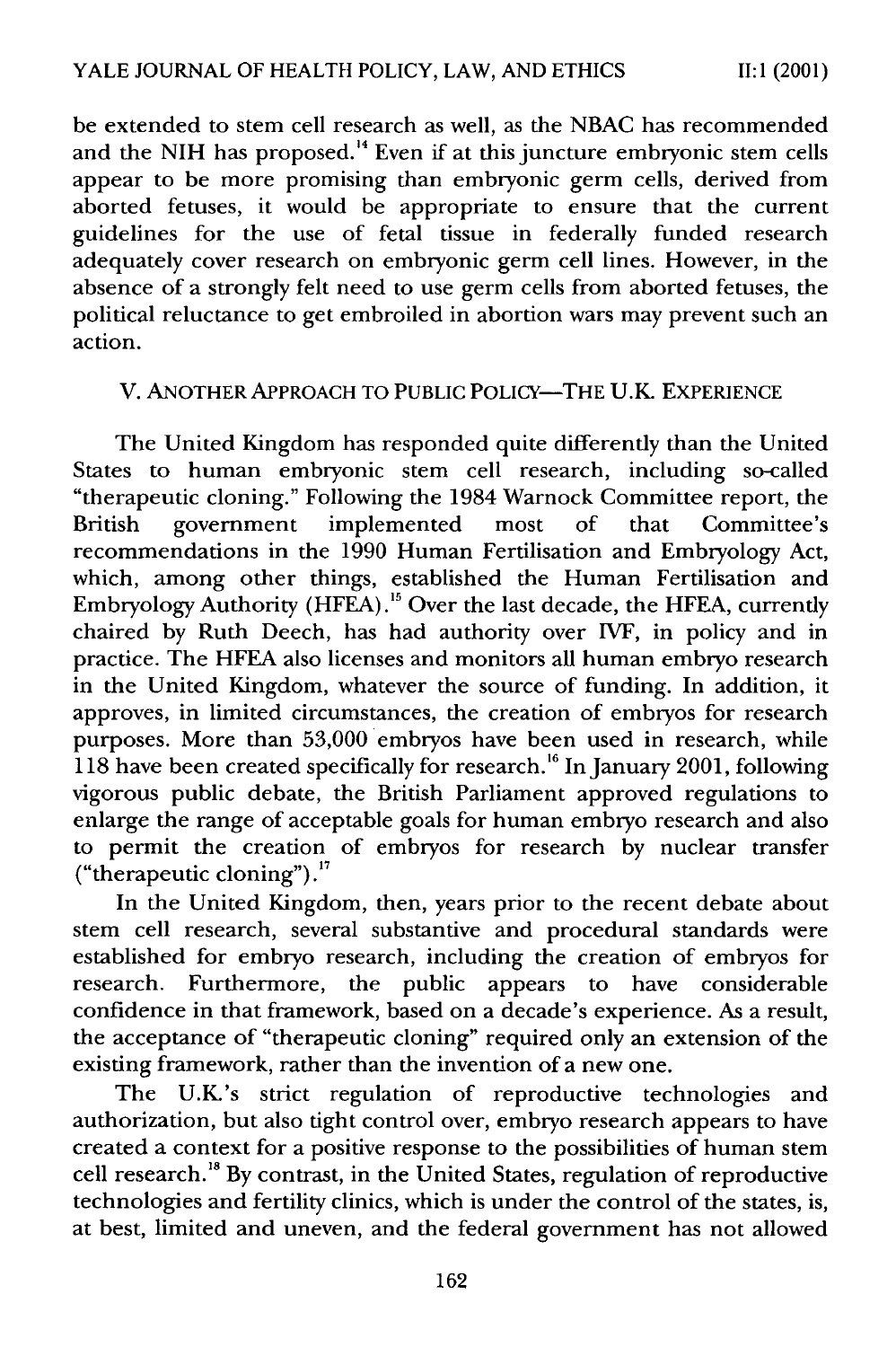the use of federal funds for embryo research (though, of course, privately funded research proceeds). As a result, the task of formulating public policy toward human embryonic stem cell research is much more challenging in the United States.

#### **CONCLUSION**

If President Bush's announced policy is ethically acceptable, as I believe it is, there is no cogent ethical reason for stopping where his policy stops-with the use of stem cell lines that were derived from embryos by August 9, 2001. Indeed, that temporal restriction is difficult to defend from an ethical standpoint. It is possible to use non-federal funds (or even, I would argue, federal funds) to derive stem cell lines from embryos within certain ethical requirements, and to provide federal funds for research on those lines without sanctioning or encouraging the destruction of embryos or the creation of so-called "extra" or "surplus" embryos in clinical IVF. I would support these other policy options-derivation with non-federal funds or with federal funds-on the grounds that they will probably enable important research to proceed more rapidly, and will not breach crucial ethical boundaries. In addition, it is ethically justifiable to provide federal funds for deriving and conducting research on stem cell lines developed from aborted fetuses, in accord with the guidelines and regulations already established for human fetal tissue transplantation research.

Whichever policies are adopted to enable important and promising stem cell research to go forward, within ethical limits, we will need a strong public body to review protocols for deriving stem cells from embryos (and from fetal tissue) and to monitor this research.<sup>19</sup> Perhaps the Council on Bioethics, which President Bush has announced, could fulfill these functions, but it is not yet clear what its mandate and structure will be. If it does not fulfill these functions, some other public body will be needed, as the U.K. experience suggests. In the United Kingdom, the HFEA is statutorily established, and that might be a model for the United States, because we also need oversight of human embryo research in the private arena.

It is safe to assume that no policy currently under discussion will be the final one. We will need to revisit this research again and again as the science develops and as its ethical implications become clearer, particularly through a public body's on-going review and oversight. Thus, no policy will end the national conversation about how to balance, over time, the relevant ethical considerations. Our public dialogue needs to continue with as much rigor and imagination as possible. As we continue to reflect on the important issues raised by human embryonic stem cell research, we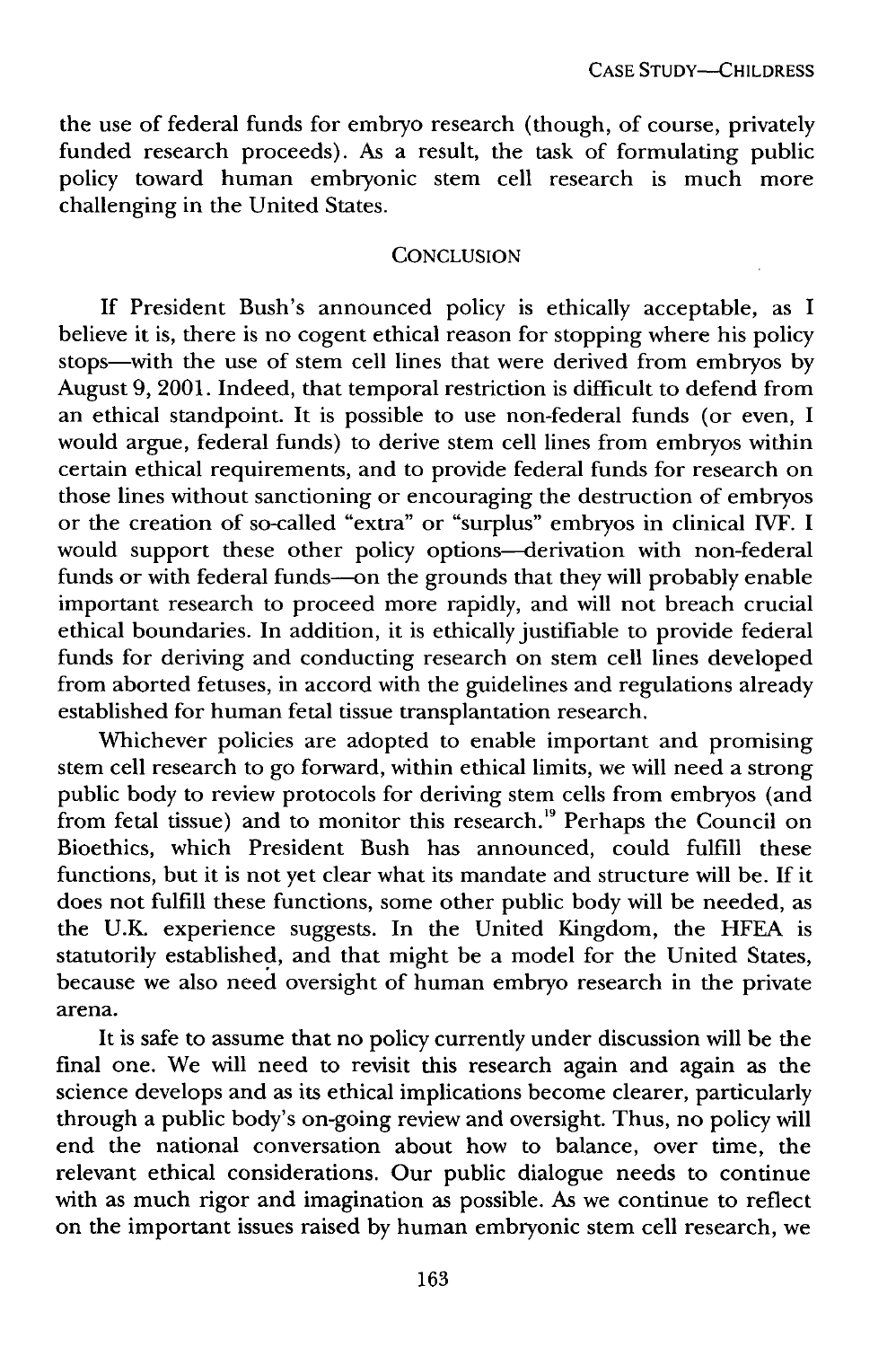need a policy with greater flexibility than the one President Bush announced, but also with close review and oversight.

In a recent editorial in *Science,* ethicist LeRoy Walters stressed that "Governments and their advisors will need to be humble and flexible, but also decisive and courageous."<sup>20</sup> We must carefully scrutinize claims of scientific promise, being wary of unfounded optimism, but we must not neglect research that offers a significant prospect of major medical breakthroughs that may alleviate human suffering and reduce the number of premature deaths. As a society, we must provide clear and strong ethical guidelines, regulations, and safeguards for stem cell research, while avoiding unreasonably rigid rules that appear to be arbitrary and inconsistent.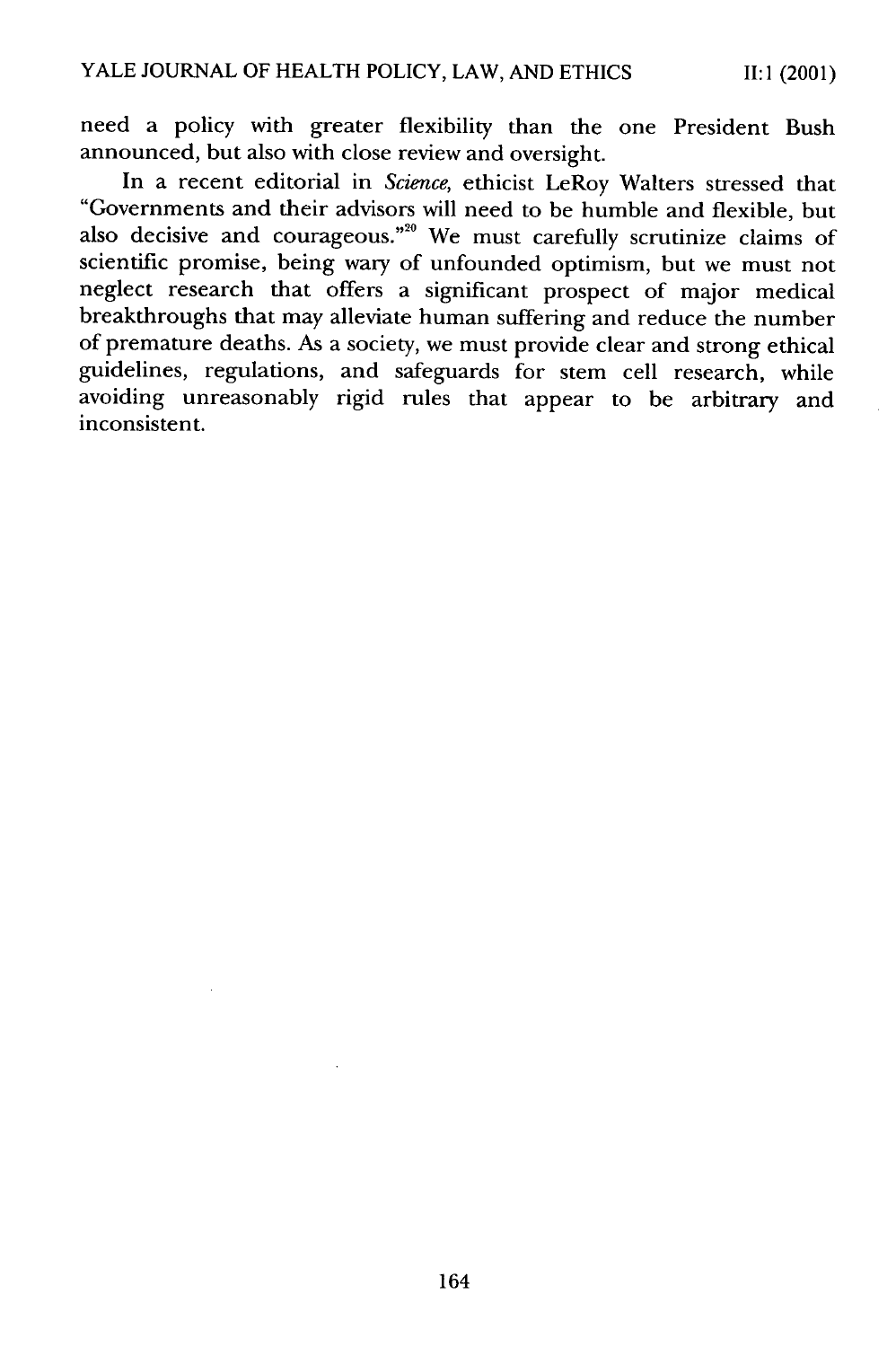## **References**

**1.** 1 **NAT'L** BIOETHICS ADVISORY COMMISSION, ETHICAL **ISSUES IN** HUMAN **STEM CELL RESEARCH:** REPORT **AND RECOMMENDATIONS** (1999) [hereinafter **STEM CELL** RESEARCH].

2. George W. Bush, *Stem Cell Science and the Preservation of Life,* N.Y. **TIMES,** Aug. 12, 2001, Sec. 4, at 13.

3. This is similar to the policy the NIH initially proposed in December 1999 and further refined in 2000.

4. American Association for the Advancement of Science, *President Bush's Stem Cell Policy* (Aug. 17, 2001), *at* http://www.aaas.org/spp/cstc/stemstmt.ht m.

5. George W. Bush, *Remarks by the President on Stem Cell Research* (Aug. 9, 2001), *at* http://www.whitehouse.gov/ news/releases/2001/08/20010809-2.html.

6. STEM CELL RESEARCH, *supra* note **1,** at 19-20.

7. STEM CELL RESEARCH, *supra* note 1.

8. The NBAC's report on human stem cell research anticipated that privately funded research would use deliberately created embryos, whether created through IVF or cloning, and that careful monitoring of this private sector research would enable the federal government to determine when, if ever, the time has come to fund the creation of embryos for research.

9. **STEM CELL** RESEARCH, *supra* note 1, at 99-104.

10. *See* Drew Clark, *The Mormon Stem Cell Choir,* THE **NAT'LJ. TECH.** DAILY, Aug. 2, 2001.

*11. Id.*

12. *See* R. *Aia* Charo, *Bush's Stem Cell Decision May Have Unexpected-and* *Unintended-Consequences,* CHRON. HIGHER **EDUC.,** Aug. 14, 2001, at B14.

13. For the debate about human fetal tissue transplantation research, see the discussion in JAMES F. CHILDRESS, PRACTICAL **REASONING** IN BIOETHICS 301-28 (1997).

14. *See* **STEM CELL** RESEARCH, *supra* note 1, at 68-69 (citing recommendation 1).

15. Human Fertilisation and Embryology Act, c. 37 (1990) (Eng.).

16. Nicholas Wade, *Stem Cell Studies Advance in* Britain, N.Y. TIMES, Aug. 14, 2001, at **Al.**

17. *Id.*

18. For helpful discussions of policy in the United Kingdom, see LeRoy Walters, *Human Embryo Research: Lessons from History,* 293 **SCI.** 1401 (2001), and Wade, *supra* note 16.

19. *See* STEM CELL RESEARCH, *supra* note 1, at 74-77 (citing recommendation 8).

20. Walters, *supra* note 18.